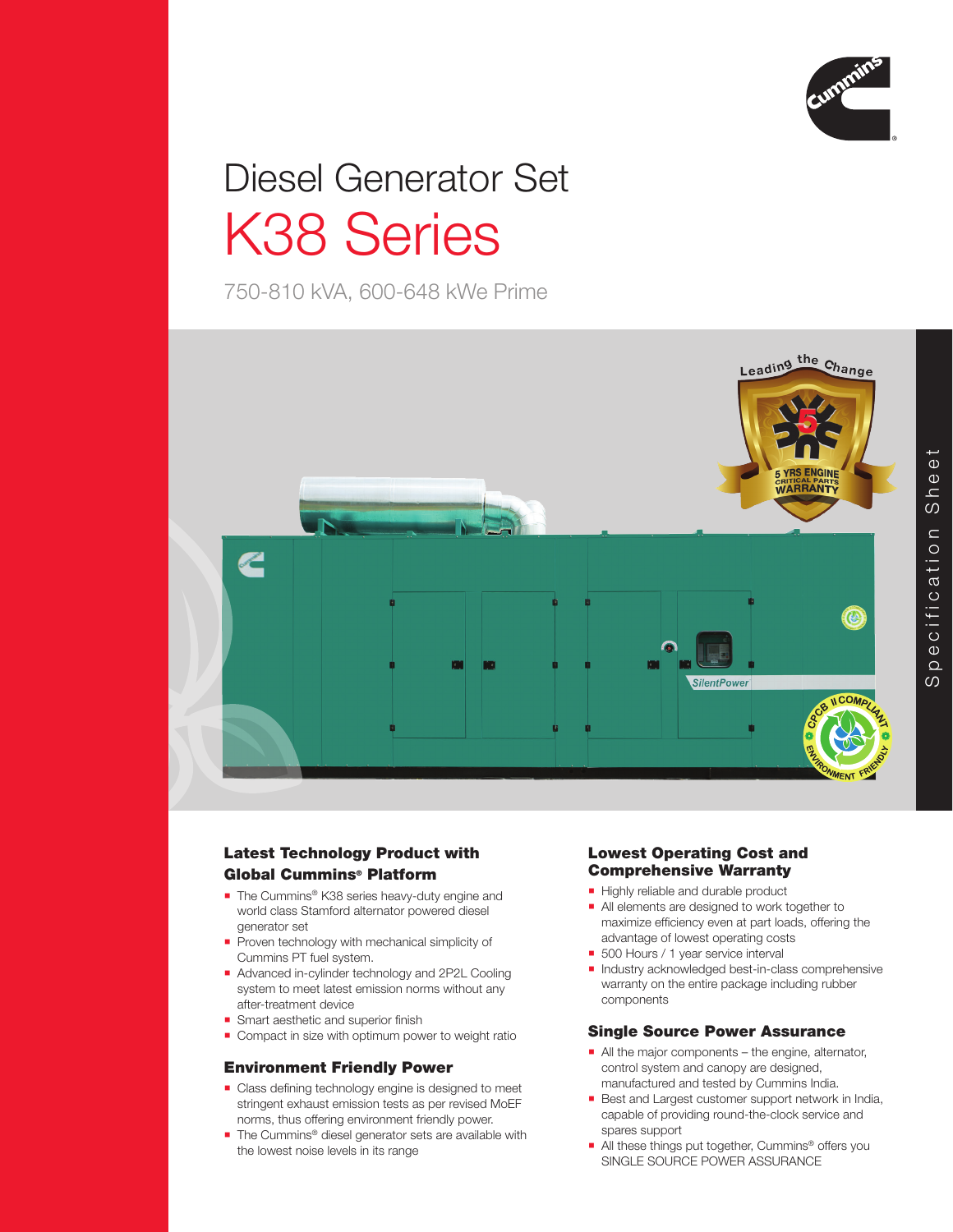#### Engine

- Cummins K38 series, 12 cylinder, Vee, 4 stroke, radiator cooled engine
- Highly stable and reliable design with square engine
- Well designed air handling system with
	- —Dry type, Heavy duty, Replaceable paper element air cleaner with restriction indicator
		- —Outboard aftercooling with 2 pump 2 loop system —Optimised turbocharger for increased altitude
	- capabilities
- **Best in class fuel economy with** 
	- PT fuel system with Electronic Step Timing Control (ESTC) injectors which smoothly stabilise engine speed under load with A1 class electronic governing
	- Dual fuel filter system: Pre filter including water separator and Water In Fuel (WIF) sensor and main filter
- Standard integral set-mounted radiator system, designed and tested for 50°C ambient temperature
- Full flow spin on lube oil filter
- **Plate type lube oil cooler**
- **First fill of lube oil and coolant**
- **Electrical starter motor with soft start engagement feature**
- **Battery charging alternator**
- 2 x 12 V DC batteries



#### Alternator

- Stamford HC4 alternator frames from Cummins Generator **Technologies**
- Brushless type, Screen protected, Revolving field, Self excited alternator conforming to IS/IEC 60034-1
- **PMG** standard
- **Better motor starting capability**
- **Best in class efficiency**
- Compact design with sealed bearings for longer life and lesser maintenance
- **Impregnation on all wound components for better** mechanical strength

# Control Panel

Control panel is manufactured with 14/16 gauge CRCA sheet and is powder coated for weather-proof and long lasting finish. The control panel consists of the following parts:

- PowerCommand<sup>®</sup> 3.3 Controller
- Aluminum bus bars with suitable capacity with incoming/ outgoing terminals
- Indicating lamps for 'Load ON' and 'Set Running'
- **Instrument fuses duly wired and ferruled**
- **Air Circuit Breakers (ACBs)**
- of suitable rating with overload and short circuit protections



#### PowerCommand 3.3 Features

#### The PowerCommand® control

system is a microprocessor based generator set monitoring, metering and control system with LCD display designed to meet the demands of today's engine driven generator sets

- Intuitive operator interface which includes LED backlit LCD display with tactile feel soft-switches & generator set status LED lamps
- **Integrated digital electronic voltage regulator with configurable** torque matching.
- Digital electronic governing with temperature compensation and smart starting
- SAE J1939 interface to Full Authority Electronic (FAE) engines **Remote start-stop**
- 
- **Engine Metering: Oil pressure, High/Low coolant temperature,** Low coolant level, Oil temperature, Intake manifold temperature, Battery voltage, Engine speed
- AC Alternator metering: L-L Voltage and L-N Voltage, Current (1 and 3 phase), kW, kVAR, Power factor, kVA (three phase and total), and Frequency.
- **Utility/AC bus Metering: L-L Voltage and L-N Voltage, Current** (1 and 3 phase), kW, kVAR, Power factor, kVA (three phase and total), and Frequency.
- **Paralleling Control Functions: Digital frequency synchronization** and voltage matching, Isochronous kW and kVAr load sharing controls, Droop kW and kVAr control, Sync check, Extended paralleling (Peak Shave/Base Load), Digital power transfer control (AMF), Load govern control, Load demand control
- Data Logging: Genset model data, Engine hours, Control hours, Engine starts, Load profile, kWh and upto 32 recent fault codes
- **Engine Protection: Low lube oil pressure, High/Low coolant** temperature, Over speed, Battery Over/Under/Weak Volts, Fail to crank/start, Cranking lockout, Low fuel level, Sensor failure.
- AC Alternator Protection: AmpSentry protective relays for short circuit shutdown, Over/Under voltage, Over/Under frequency, Over current, Overload, Reverse power, Reverse VAr, Phase rotation and Loss of AC sensing.
- Utility/AC bus protection: Over/Under voltage, Under frequency and Phase rotation Sleep mode
- Paralleling protections
- Control Functions: Start-stop with configurable time delay, Real time clock for fault and event time stamping, Exerciser clock and time of day start/ stop, Configurable glow plug control, Configurable cycle cranking, Load shed/ dump as per configurable priority
- 12 and 24 Volt DC Operation
- Sleep Mode
- Programmable I/Os (4 inputs and 4 outputs), expandable with AUX101/102 modules
- **Bulf-Configuring PCCNet network**
- Modbus Interface (RS485 RTU)
- **InPower Compatible (PC based service tool)**
- **Certifications meets the requirement of relevant UL, NFPA,** ISO, IEC, Mil Std., CE and CSA standards

#### Silencer

Hospital grade silencer suitably optimised to meet stringent noise emission standards laid down by MoEF / CPCB

### Mounting Arrangement

**Engine and alternator are mounted on a common MS** fabricated base frame with AVM pads.

#### **Optional**

- **Engine:** Coolant Heater, Lub Oil heater, Heat exchange, No cool.
- Control Panel: PC3.3
	- Bargraph For PC3.3 Panel with kW,
		- Power factor, Frequency,Current, Voltage
	- Remote HMI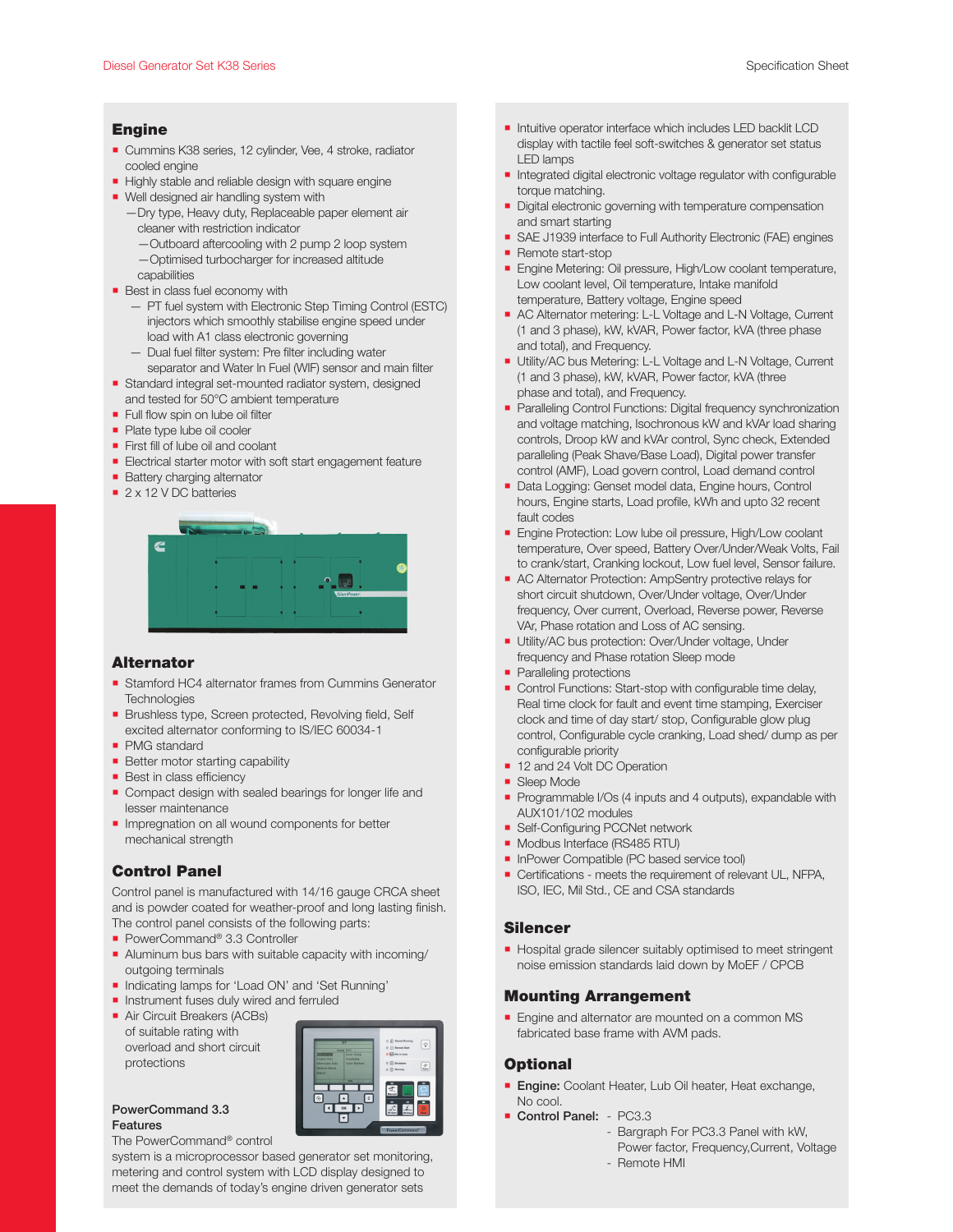#### Acoustic Enclosure

- Specially designed to meet stringent MoEF/ CPCB norms of 75 dBA @ 1mtr at 75% load under free field conditions
- The acoustic enclosure is made of CRCA sheets in munsel green shade and a structural/ sheet metal base frame painted in black
- High quality noise absorbant and fire-retardant grade acoustic insulation material (Rockwool) complying to IS 8183
- Base lifting for easy handling at customer site
- **Designed to have optimum serviceability**

# Technical Data

#### Air inlet louvers specially designed to operate at rated load

- **Made on special purpose CNC machines for consistency in** quality and workmanship
- 11 tank pretreatment process and UV resistant powder coating of all parts to withstand extreme environment
- Use of special hardware for longer life
- **Filush styling no projections**
- Fluid drains for lube oil and fuel
- **Fuel filling arrangement inside the enclosure**

| <b>Generator Set Specification</b>                 |                                              |                                    |  |  |
|----------------------------------------------------|----------------------------------------------|------------------------------------|--|--|
| Model                                              | C750D5P                                      | C810D5P                            |  |  |
| Duty                                               | Prime                                        | Prime                              |  |  |
| Power Rating kVA / kWe                             | 750/600                                      | 810/648                            |  |  |
| No. of Phases                                      | 3                                            | 3                                  |  |  |
| Output Voltage and Frequency (V and Hz)            | 415 V, 50 Hz                                 | 415 V, 50 Hz                       |  |  |
| Power Factor                                       | 0.8 (lagging)                                | 0.8 (lagging)                      |  |  |
| Current (A)                                        | 1043                                         | 1126                               |  |  |
| <b>RPM</b>                                         | 1500                                         | 1500                               |  |  |
|                                                    |                                              |                                    |  |  |
| <b>Engine Specifications</b>                       |                                              |                                    |  |  |
| Make                                               | Cummins <sup>®</sup>                         | Cummins <sup>®</sup>               |  |  |
| Model                                              | KTA38-G12                                    | KTA38-G12                          |  |  |
| MoEF Certified Power (bhp)                         | 1069                                         | 1069                               |  |  |
| Required Power for Rated kVA (bhp)                 | 891                                          | 960                                |  |  |
| Cooling                                            | Liquid cooled<br>EG Compleat 50:50           | Liquid cooled<br>EG Compleat 50:50 |  |  |
| Aspiration                                         | Turbocharged                                 | Turbocharged                       |  |  |
|                                                    | Aftercooled                                  | Aftercooled                        |  |  |
| No. of cylinders                                   | 12. Vee                                      | 12. Vee                            |  |  |
| Bore (mm) x Stroke (mm)                            | 159 x 159                                    | 159 x 159                          |  |  |
| Compression ratio                                  | 16.7:1                                       | 16.7:1                             |  |  |
| Displacement (litre)                               | 38                                           | 38                                 |  |  |
| Fuel                                               | <b>High Speed Diesel</b>                     | <b>High Speed Diesel</b>           |  |  |
| Fuel consumption @75% load                         | 130.42                                       | 138.20                             |  |  |
| with radiator and fan* (litre/hr)                  |                                              |                                    |  |  |
| Fuel consumption @100% load                        | 165                                          | 175.87                             |  |  |
| with radiator and fan* (litre/hr)                  |                                              |                                    |  |  |
| Performance class of generator set                 | ISO 8528-5 G2                                | ISO 8528-5 G2                      |  |  |
| Starting system                                    | 24 V DC Electrical                           | 24 V DC Electrical                 |  |  |
| Lube oil specification                             | CH4 15W40                                    | CH4 15W40                          |  |  |
| Lube oil sump capacity, High-Low level (litre)     | $140 - 114$                                  | $140 - 114$                        |  |  |
| Total lubrication system capacity (litre)          | 155                                          | 155                                |  |  |
| Total coolant capacity (litre)                     | 330                                          | 330                                |  |  |
| No. of banks x Exhaust pipe size (inch)            | $2 \times 8$                                 | $2 \times 8$                       |  |  |
| Total wet weight (Engine+Radiator)## (kg)          | 5800                                         | 5800                               |  |  |
| Length x Width x Height (Engine) (mm)              | 2269 x 1436 x 1764                           | 2269 x 1436 x 1764                 |  |  |
| Mean piston speed (m/s)                            | 7.95                                         | 7.95                               |  |  |
| Combustion air intake @100% load (±5%) (cfm)       | 2011                                         | 2103                               |  |  |
| Exhaust Temperature (°C)                           | 520                                          | 521                                |  |  |
|                                                    |                                              |                                    |  |  |
| <b>Alternator Specification</b>                    |                                              |                                    |  |  |
| Make                                               | Stamford (CGT)                               | Stamford (CGT)                     |  |  |
| Alternator frame                                   | <b>HCI634W</b>                               | <b>HCI634V</b>                     |  |  |
| Enclosure                                          | IP 23                                        | IP 23                              |  |  |
| Voltage regulation (Max.)                          | ±1%                                          | ±1%                                |  |  |
| Class of Insulation                                | H Class                                      | H Class                            |  |  |
| <b>Winding Pitch</b>                               | 2/3                                          | 2/3                                |  |  |
| <b>Stator Winding</b>                              | Double layer lap                             | Double layer lap                   |  |  |
| Rotor                                              | Dynamically Balanced<br>Dynamically Balanced |                                    |  |  |
| Waveform distortion/ Total Harmonic Distortion     | No load $< 1.5$ %, Non                       | No load $< 1.5$ %, Non             |  |  |
|                                                    | distorting balanced                          | distorting balanced                |  |  |
|                                                    | linear load $< 5 \%$                         | linear load $< 5 \%$               |  |  |
| Maximum Unbalanced Load across phases <sup>#</sup> | less than or equal to 25%                    | less than or equal to 25%          |  |  |
| Telephonic Harmonic factor                         | $< 2\%$                                      | $< 2\%$                            |  |  |

*\* Fuel consumption data is based on diesel having specific gravity of 0.85 and conforming to IS:1460. Fuel consumption tolerance is +5%* 

*# With the condition that none of the phases exceeds its rated current*